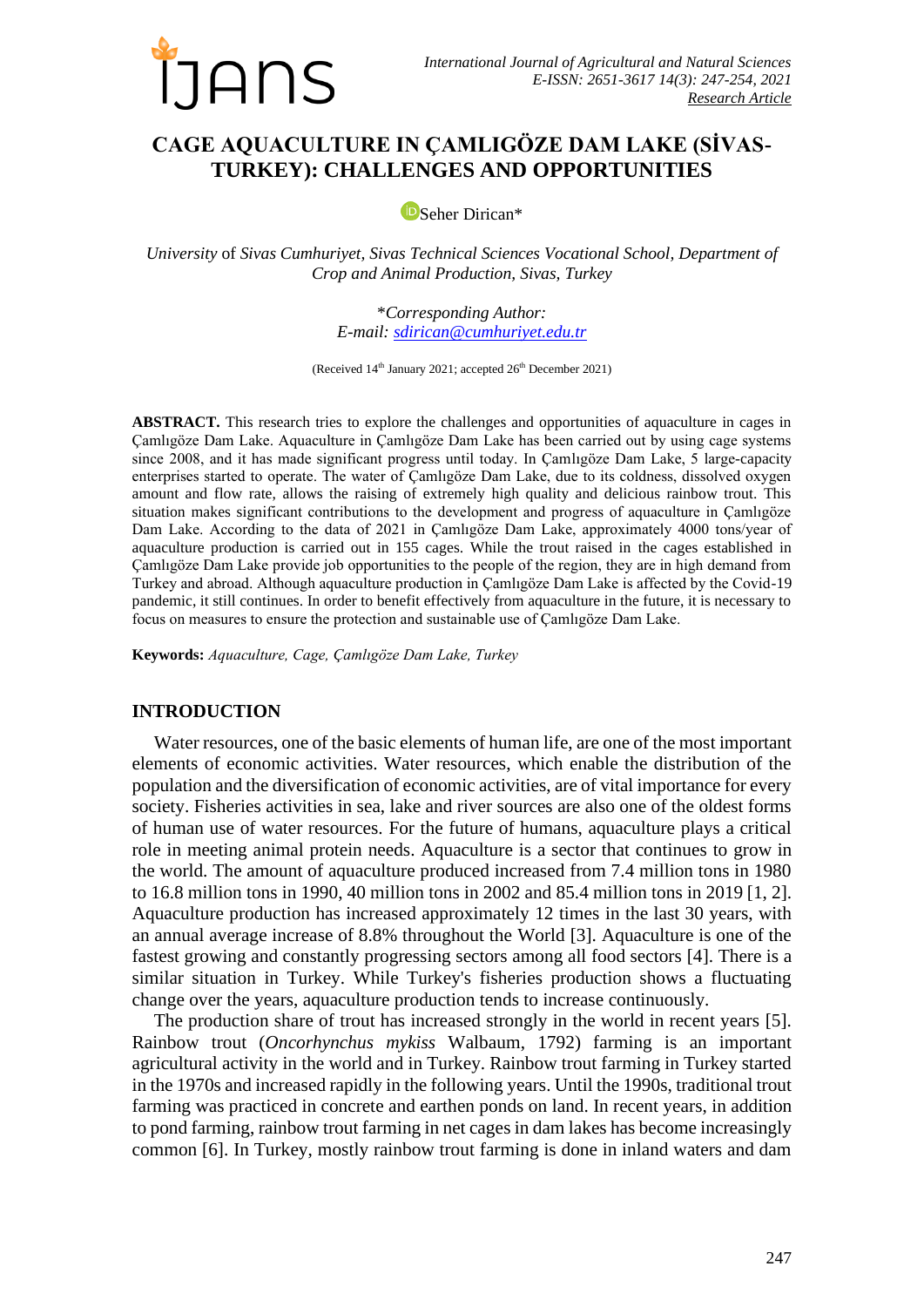lakes also create an important potential for aquaculture. In Turkey, the amount of rainbow trout produced with aquaculture in inland waters reached 990 tons in 1986, 56026 tons in 2006 and 126101 tons in 2020 [2, 7]. One of the main reasons for this development in Turkey is the intensive trout production in cages applied in dam lakes.

Rainbow trout farming in dam lakes, especially in cages, is increasing day by day. Advantages such as low capital requirement, easy fish harvesting and feeding, and simple application make trout farming activities in cages widespread. Strong investments that join the aquaculture sector with each passing day cause the sector to develop [8, 9]. Aquaculture is carried out in dam lakes in 34 provinces and approximately 250 enterprises in Turkey [10]. Çamlıgöze Dam Lake is one of the dam lakes where rainbow trout farming is done intensively in cages. This research was carried out to determine the challenges and opportunities of aquaculture in cages in Çamlıgöze Dam Lake.

# **MATERIALS AND METHODS**

#### *Research Area*

Çamlıgöze Dam Lake, chosen as the research area, is located on the Kelkit Stream, one of the most important branches of the Yeşilırmak River, approximately 10 kilometers from the Suşehri district of Sivas province of Turkey. The construction of Çamlıgöze Dam was started in 1987 at the downstream of Kılıçkaya Dam for the purpose of energy, irrigation and flood protection and was completed in 1998. Çamlıgöze Dam is a 38 meters high rockfill power plant. The maximum depth of Çamlıgöze Dam Lake is around 30 meters. The annual average energy production of Çamlıgöze Hydroelectric Power Plant is 102 GWh/year [11]. Some technical features and Çamlıgöze Dam Lake are shown in Table 1.

| <b>Basin Name</b>               | Yeşilırmak            |                           |
|---------------------------------|-----------------------|---------------------------|
| <b>District</b>                 | Suşehri               |                           |
| Province                        | <b>Sivas</b>          |                           |
| Country                         | Turkey                |                           |
| <b>Stream</b>                   | Kelkit                |                           |
| <b>Construction Start Year</b>  | 1987                  |                           |
| <b>Construction Finish Year</b> | 1998                  |                           |
| Body Fill Type                  | Rock                  |                           |
| <b>Body Volume</b>              | $2.2$ hm <sup>3</sup> | <b>Çamlıgöze Dam Lake</b> |
| Dam Storage Volume              | 59 $hm3$              |                           |
| <b>Crest Code</b>               | 755 m                 |                           |
| Height                          | 38 <sub>m</sub>       |                           |
| Maximum Depth                   | 30 <sub>m</sub>       |                           |
| Power                           | 33 MW                 |                           |
| <b>Annual Production</b>        | 102 GWh               |                           |

*Table 1. Çamlıgöze Dam Lake and some technical features*

 Çamlıgöze Dam Lake, which is located on Kelkit Stream, one of the most important branches of Yeşilırmak, which is the third largest river flowing into the Black Sea after Kızılırmak and Sakarya Rivers in Turkey, is in the "Mesotrophic Lake" class [12]. According to the inland water quality standards of the water pollution control regulation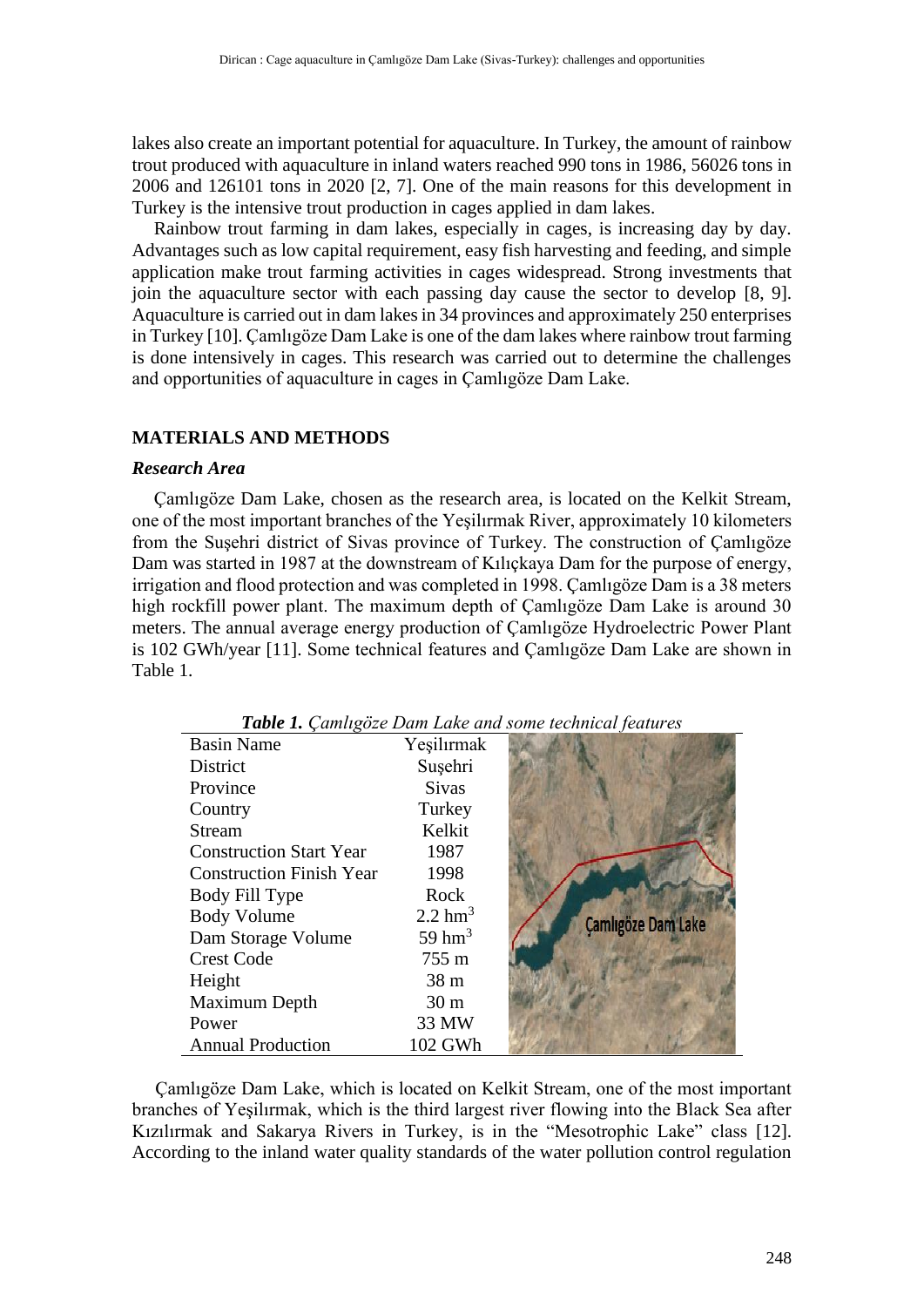in Turkey, the waters of Çamlıgöze Dam Lake were found in class I, that is, high quality water class [13]. It is stated in the water pollution control regulation that the waters included in class I are only suitable for disinfection and drinking water supply, recreational purposes, trout production, animal production, farm needs and other purposes.

### *Data Collection and Evaluation*

 In this research, the method of reaching a conclusion was followed by making an analysis from the statistical data of some public institutions, field observations and interviews with the authorities of the said enterprises.

#### **RESULTS AND DISCUSSION**

Four kilometers above Çamlıgöze Dam Lake, Kılıçkaya Dam Lake with a depth of approximately 100 meters is located. Kelkit Stream and its spring waters accumulate in Kılıçkaya Dam Lake, and the rested and clean water from here comes to Çamlıgöze Dam Lake. Generally, there is no change in the level of Çamlıgöze Dam Lake waters during the year. Because the water dropped from Kılıçkaya Dam comes to Çamlıgöze Dam Lake and the same amount of water is used in Çamlıgöze Hydroelectric Power Plant and released back to the stream bed. Çamlıgöze Dam Lake waters are a little colder due to the fact that the waters of Kılıçkaya Dam Lake come from deep and the distance between the two dam lakes is short. Therefore, Çamlıgöze Dam Lake has a stream feature. With these features, Çamlıgöze Dam Lake is one of the rare dams in Turkey. Anyway, trouts likes flowing and cold waters. Due to all these features of Çamlıgöze Dam Lake, the fish grown in an environment such as a stream attracts great attention with its taste. Accordingly, the waters of Çamlıgöze Dam Lake allow trout farming in net cages throughout the year. In Çamlıgöze Dam Lake, rainbow trout farming has been carried out intensively in net cages since 2008. Information on the enterprises that raise rainbow trout in cages in Çamlıgöze Dam Lake is presented in Table 2. In Çamlıgöze Dam Lake, as of 2021, there are 5 enterprises rainbow trout in cages and the total current production capacity of these enterprises is 4250 tons/year. In Çamlıgöze Dam Lake, the owners of these 5 enterprises engaged in aquaculture are close relatives and they work together in coordination. All of these 5 enterprises examined in the dam lake are cultured rainbow trout in net cages on rental method within the determined coordinates, and production continues throughout the twelve months of the year. Rainbow trout raised in Çamlıgöze Dam Lake, which has clean, cool and oxygen-rich waters, are in demand both in the country and abroad with their taste. This is a success of Çamlıgöze Dam Lake.

 In Çamlıgöze Dam Lake, as of 2021, when the distribution of rainbow trout farming enterprises in net cages is analyzed according to their capacities, there is 1 enterprise in the 251-500 tons capacity group and 4 enterprises in the 501-1000 tons capacity group. In the dam lake, the minimum capacity of the aquaculture enterprises in net cages varies between 500 tons/year and the maximum capacity varies between 950 tons/year. There are a total of 4 enterprises with a production capacity of 900 tons/year and above in the dam lake (Table 2). All of the enterprises operating in Çamlıgöze Dam Lake are largecapacity enterprises with a production capacity of 500 tons/year and above. For this reason, the adaptation of these large-capacity enterprises in Çamlıgöze Dam Lake to new technology, production and marketing methods is quite easy. In addition, Aser Aquaculture Company has purchased the Procurement Rights Tender for Çamlıgöze Dam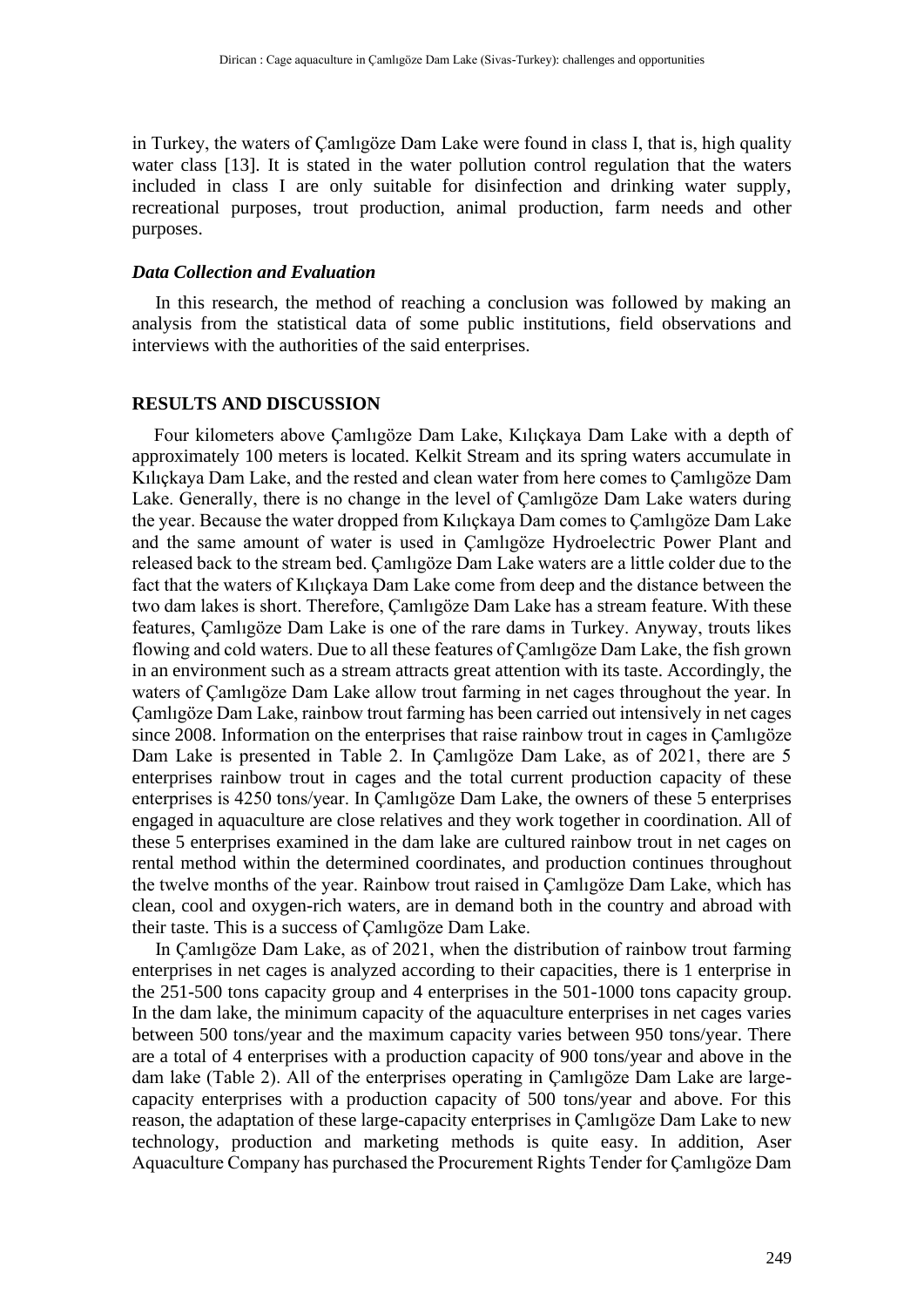Lake Natural Fishing Area from Sivas Provincial Directorate of Food, Agriculture and Livestock between March 15, 2016 and March 14, 2021.

| <b>Tuble 2.</b> Kambow trout emergrises and capacities in Camilgoze Dam Lake |                   |                 |                                 |                         |  |
|------------------------------------------------------------------------------|-------------------|-----------------|---------------------------------|-------------------------|--|
|                                                                              | <b>N</b> Province | <b>District</b> | <b>Company Name</b>             | <b>Project Capacity</b> |  |
|                                                                              | <b>Sivas</b>      | Susehri         | <b>Aser Aquaculture Company</b> | 500 tons/year           |  |
|                                                                              | <b>Sivas</b>      | Susehri         | <b>Aser Aquaculture Company</b> | 950 tons/year           |  |
|                                                                              | <b>Sivas</b>      | Sușehri         | Falya Aquaculture Company       | 900 tons/year           |  |
|                                                                              | <b>Sivas</b>      | Susehri         | Falya Aquaculture Company       | 950 tons/year           |  |
|                                                                              | <b>Sivas</b>      | Susehri         | Marsis Aquaculture Company      | 950 tons/year           |  |

*Table 2. Rainbow trout enterprises and capacities in Çamlıgöze Dam Lake*

 All of these enterprises in Çamlıgöze Dam Lake have zero juvenile rainbow trout production capacity. There are no hatcheries established in the terrestrial environment belonging to these 5 enterprises by the Çamlıgöze Dam Lake. All of the enterprises meet their fry rainbow trout needs from a business outside the province of Sivas. Fry rainbow trouts are brought to all these enterprises from the hatchery located in Uzunyayla town of Kayseri province, Pınarbaşı district and cultured in net cages in Çamlıgöze Dam Lake. Fry rainbow trouts brought from the hatchery in Kayseri are transferred to the cages in Çamlıgöze Dam Lake and then marketed when they reach sales size after undergoing processes such as grading and grafting. Fry rainbow trouts that are brought to Çamlıgöze Dam Lake with a weight of 3-15 gr reach the market weight of 200-300 gr after about six months. In addition, fry trouts produced in Kayseri are brought to Çamlıgöze Dam Lake and are sent to the Black Sea after being grown to a certain length. After these fish reach a weight of 3-4 kg in the Black Sea, they are exported to Russia, Japan and some European countries.

 In all enterprises that cultured rainbow trout in net cages, a separation is made according to lengths during the production phase, and the grading process is done with the help of automatic machines. It has been determined that ready-made pellet feeds are used in trout production in all of the enterprises engaged in trout farming in net cages in Çamlıgöze Dam Lake. Manual feeding method is used in the enterprises in Çamlıgöze Dam Lake. In this method of feeding, fish are carefully fed slowly and with minimal feed loss. The feeds were supplied from outside of Sivas province until 2015. The cost of feed in aquaculture constitutes approximately 60-70% of the production cost. The business owners stated that they established their own feed factory in 2015 and that they met their needs from this feed factory. This factory, which was established by the Çamlıgöze Dam Lake, produces trout feed using fish meal from the Black Sea provinces and fish oil brought from Norway. In particular, fish oil, which is one of the feed raw materials, has foreign dependency. Foreign dependency in aquaculture raw materials plays an impressive role on production costs. Depending on the aquaculture production trends in the world, raw material prices remain high. Decreases or fluctuations in fish oil production can cause prices to rise in a short time and increase production costs. In addition, it is foreseen that this feed factory can meet the needs of the region.

 On Çamlıgöze Dam Lake, rainbow trout farming is carried out in approximately 155 net cages with a diameter of 16 meters and a depth of 8-10 meters made of HDPE, that is, high-density polyethylene material. This cages is fixed to each other in groups and to the bottom of Çamlıgöze Dam Lake with ropes by means of anchors and buoyancy systems. The nets of the cages are washed in the washing machine. It has been determined that all of the enterprises producing net cages in Çamlıgöze Dam Lake pay attention to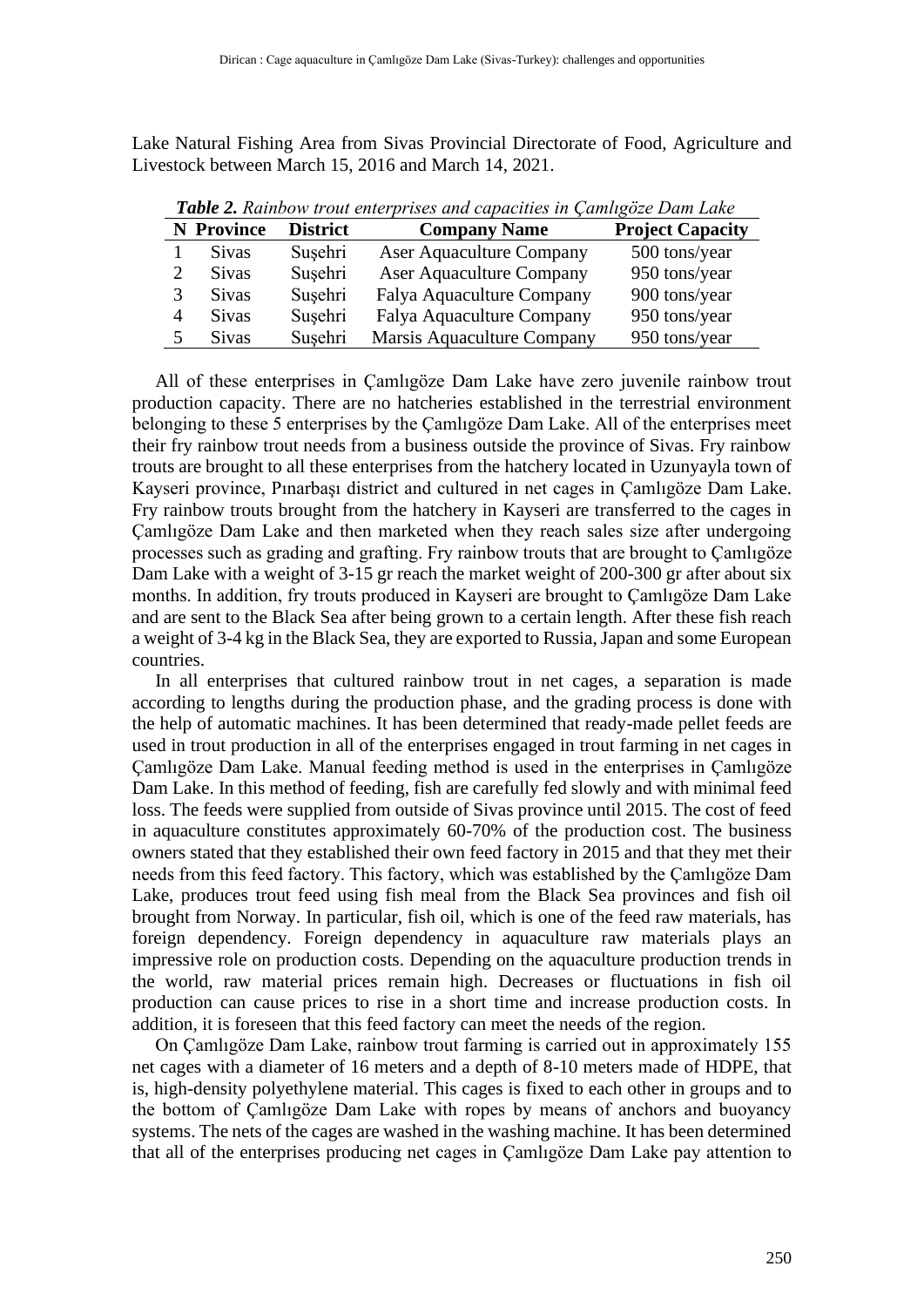the cleanliness of the nets in both summer and winter seasons. Access to the net cages is made by motorized boats, and there is a feed warehouse, material warehouse, accommodation for the personnel and building areas for the administration on the side of Çamlıgöze Dam Lake.

 According to the findings, when the experiences in farming rainbow trout were examined, it was determined that the owners of the business had an experience of about 30 years. In the research, it has been determined that the owners of trout farming have sufficient knowledge, do not have problems in supplying trout fry and feed. Permanent and temporary workers have about thirteen years of experience. Approximately 100 people work in the aquaculture facilities located on the Çamlıgöze Dam Lake, and they are engaged in trout farming for twelve months of the year. However, in Çamlıgöze Dam Lake, it has been observed that women mostly work in aquaculture with much less numbers. This necessitates the development of female workers' contributions to aquaculture in Çamlıgöze Dam Lake.

 Trout sales are made in two ways as retail and wholesale in enterprises producing in net cages. When the product sales point is examined in the enterprises, all of the enterprises sell live and fresh trout in the net cage in the water on the shore of Çamlıgöze Dam Lake. In addition, rainbow trouts of these businesses are also sold to other businesses and restaurants that are engaged in trout farming in the terrestrial environment in Sivas and Suşehri. Since there are no aquaculture processing facilities in Sivas and Suşehri, rainbow trout raised in net cages in Çamlıgöze Dam Lake are also offered for sale after being processed in aquaculture processing facilities owned by private companies in other provinces such as Malatya. Also, rainbow trout produced in net cages in Çamlıgöze Dam Lake are marketed abroad, primarily to Russia, Japan, Netherlands, Germany, Belgium, France and Italy, and also domestically, especially to the provinces of Trabzon, Samsun, Sivas and Ankara. Due to its health benefits, the demand for fish is constantly increasing. This creates an opportunity for trout growers in cages in Çamlıgöze Dam Lake to increase their production and meet both local and international market demands. In addition, the work of business owners to establish a fishery products processing facility in Suşehri district is still continuing.

 Keeping the immune system strong against the Covid-19 epidemic is of great importance. For this, it should be fed adequately and balancedly. In this context, trout stands out with its nutritional elements such as vitamins, minerals and omega-3. Despite the difficulties of the Covid-19 epidemic process, trout farming continues uninterruptedly in Çamlıgöze Dam Lake. Due to its taste and quality, especially the trout raised in Çamlıgöze Dam Lake are in high demand.

 As in all kinds of farming, the success of aquaculture in net cages in dam lakes depends on site selection [10]. It was determined that Çamlıgöze Dam Lake, which was chosen as the research area, has a very important potential in terms of rainbow trout farming. In terms of evaluating this potential, a total of 5 enterprises engaged in trout farming in net cages have been established in Çamlıgöze Dam Lake. When the situation of the aquaculture enterprises in Sivas province, where Çamlıgöze Dam Lake is located, is examined, there are 45 trout farming enterprises in total according to 2016 data, and the total production capacity of these enterprises has been determined as 5503.5 tons/year [14]. With an annual production of 4250 tons, Çamlıgöze Dam Lake performs 3.37% of Turkey's inland water trout farming and 77.22% of Sivas province trout farming. For this reason, it is seen that Çamlıgöze Dam Lake, situated in the middle Anatolia region of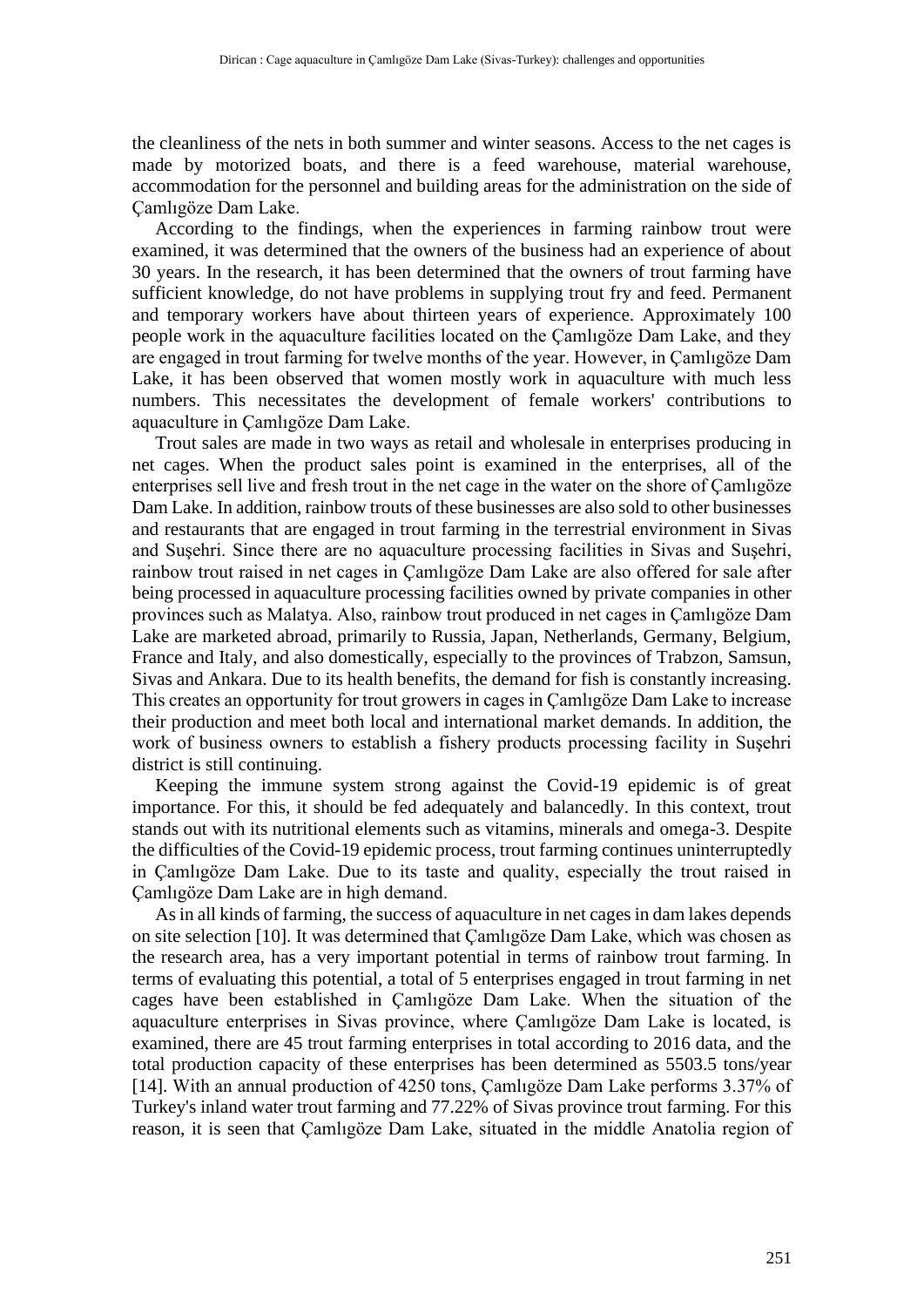Turkey and in the northeast of Sivas province, has an important place in rainbow trout farming.

 Sivas province, where Çamlıgöze Dam Lake is located, has a very favorable structure in terms of aquaculture. In addition to many natural lakes, aquaculture and fisheries activities carried out in many spring waters feeding the Kızılırmak and Yeşilırmak Rivers, as well as other streams and ponds and dams built on these water resources, have a positive effect on the development of freshwater fisheries in Sivas. The high feed costs and the lack of fish processing facilities in Sivas prevent the development of aquaculture production in Sivas [14]. Karataş et al. [15] obtained data by using the full count method in 14 farms in his study based on a survey with the trout farms in Sivas. According to the data obtained, it was recorded that 14.29% of the 14 trout farms examined produce in the mountain foothills, 35.71% in open land and 50.00% in the valley. Dirican et al. [16] reported that only 3 enterprises engaged in trout farming in net cages operate in the Mursal Dam Lake in the Divriği district of Sivas province, and the total annual production capacity of these enterprises is 84 tons/year. According to these studies, it is seen that trout farming in net cages has not become widespread in Sivas province in 2007 and before. Yüngül et al. [17], in their study based on a survey with Çamlıgöze Dam Lake cage enterprises, determined that the total water surface area rented by these enterprises is 174000 square meters, the average harvest stock density varies between 10.43-12.52  $kg/m<sup>3</sup>$ , and the average feed conversion ratio is 1.00.

 Rainbow trout farming in net cages in Çamlıgöze Dam Lake in Sivas province, where this research was conducted, has shown a very rapid and significant development since 2008. Dirican et al. [16], in their study in Sivas province in 2007, reported that there were 37 rainbow trout aquaculture enterprises and their total production capacity was 770 tons/year. Accordingly, it has been determined that rainbow trout farming in Sivas has increased 7.15 times from 770 tons/year to 5503.5 tons/year in the last thirteen years. It has been observed that the biggest contribution to this rapid growth is provided by trout farming in net cages in Çamlıgöze Dam Lake. This point, which took about thirteen years and a lot of effort in Çamlıgöze Dam Lake, makes a significant contribution to the aquaculture sector. The rapid increase in aquaculture in Çamlıgöze Dam Lake in recent years has brought Sivas and Çamlıgöze Dam Lake to a very important point in trout farming in our country. Trout farming enterprises in Çamlıgöze Dam Lake not only contribute to Turkey of aquaculture sector, but also make a significant contribution to the country's economy by providing employment.

 Çamlıgöze Dam Lake is a very important water source for rainbow trout farming with its water quality and general ecological structure. The water of Çamlıgöze Dam Lake is of high quality water class, it is suitable for trout farming, the level of the lake water does not change during the year, the cold water dropped from the depths of Kılıçkaya Dam comes to Çamlıgöze Dam Lake and the same amount of water is used in Çamlıgöze Hydroelectric Power Plant to flow back into the stream. The fact that the waters of Çamlıgöze Dam Lake are in a constant state of circulation, is an indication that there is a great potential for the future of trout farming. In addition, although there is a continuous improvement in aquaculture production in the World and Turkey, the areas suitable for aquaculture are decreasing, especially in inland water resources and especially in dams. At the same time, the presence of the energy sector in Çamlıgöze Dam Lake makes it difficult to increase the capacity of existing aquaculture facilities or to establish new facilities.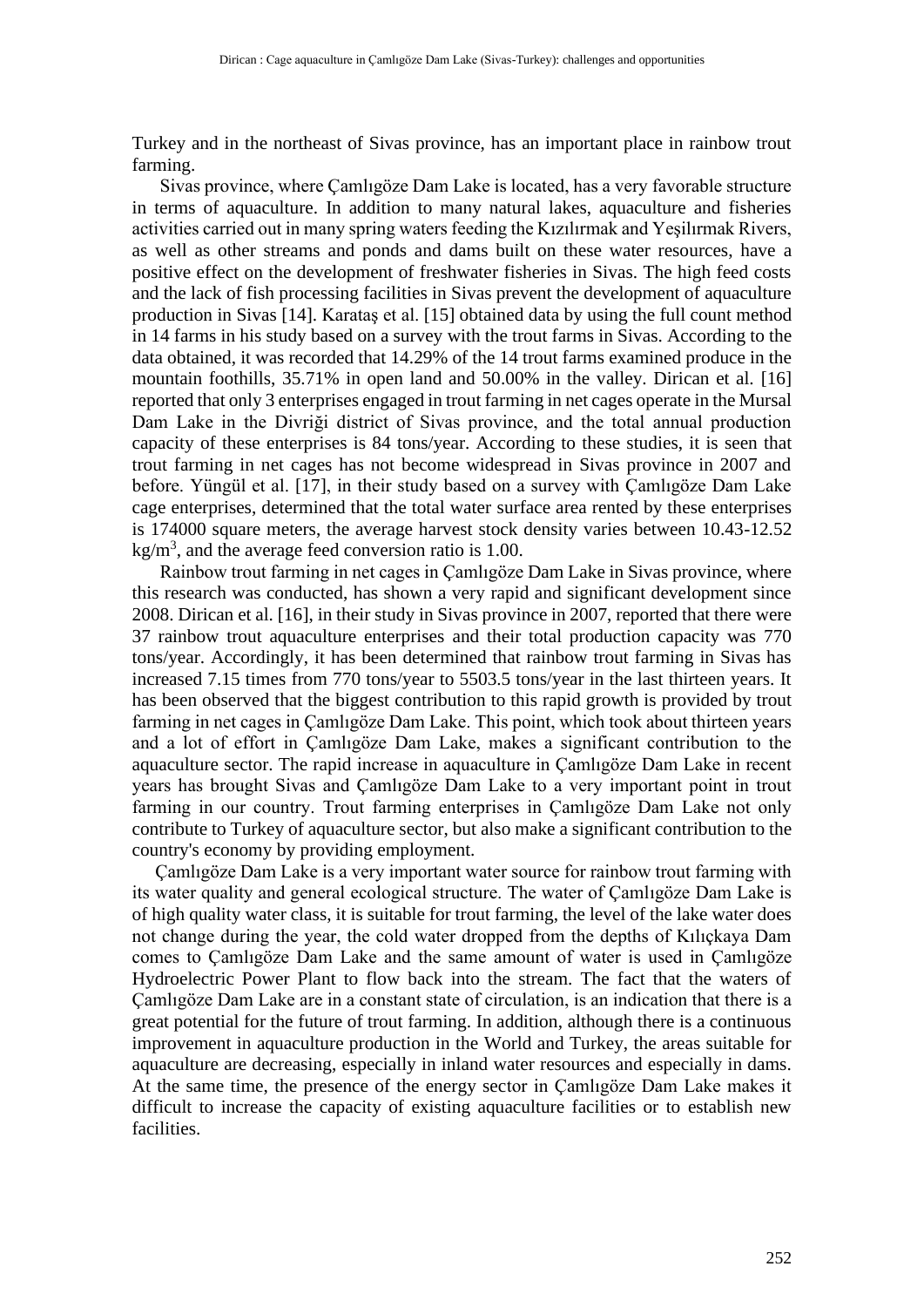Changes that cannot be controlled in a short time, such as climate change and global warming, affect aquaculture production. In particular, the decrease in the water levels of Kılıçkaya Dam Lake due to the drought in the region in the last few years negatively affects the waters of Çamlıgöze Dam Lake, especially in summer. For this reason, it is very important to monitor the water level and water quality in Çamlıgöze Dam Lake, especially in summer. In Çamlıgöze Dam Lake, the people working in the aquaculture sector should be informed about the negative effects of climate change and global warming, and necessary training and similar measures should be taken to ensure that precautionary measures are taken and sustainable aquaculture production can be made.

 The rapid growth of rainbow trout farming in net cages in Çamlıgöze Dam Lake is a very important development for the aquaculture sector. While this situation reveals the strong potential of Çamlıgöze Dam Lake in terms of rainbow trout farming in net cages, on the other hand, it shows the importance of using this water resource effectively and sustainably. Aquaculture is an extremely important sector in terms of the use of existing natural water resource potential and sustainability. Sustainability is the rational use of natural resources in a certain balance and transferring these resources to future generations safely [18]. The concept of sustainability has three dimensions: economic, environmental and social. In order to achieve sustainability, it is necessary to synthesize these three dimensions. Education, careful management and regulation are essential to ensure sustainability. Sustainable aquaculture, on the other hand, is balancing the use of water resources, protecting the ecosystem that meets human needs, and evaluating the quality of the environment without reducing it [19]. As a result, the sustainability of rainbow trout farming in net cages in Çamlıgöze Dam Lake, which is mesotrophic, can be achieved by protecting the ecosystem, using it in a balanced way and without degrading the quality of the environment. Monitoring and controlling the physical, chemical and biological changes that may occur over time in Çamlıgöze Dam Lake is also extremely important for sustainable trout farming. For the sustainable use of rainbow trout farming in net cages, an appropriate management model should be established with conservation and monitoring studies in Çamlıgöze Dam Lake. In order to ensure the sustainability of Çamlıgöze Dam Lake, where aquaculture enterprises are established in cages, the effects of aquaculture that cause environmental degradation should be minimized along with other negative environmental pressure elements. In order to ensure the sustainability of both Çamlıgöze Dam Lake and aquaculture in cages, proper management should be provided and environmentally friendly techniques should be applied.

## **CONCLUSION**

With this research, it has been observed that rainbow trout farming practices in cages, which started in 2008 in Çamlıgöze Dam Lake, have taken very important distances today. The trout produced in cages in Çamlıgöze Dam Lake in Sivas's Suşehri district are sent both domestically and abroad. Sustainable and ecological production is very important in trout farming in cages. Trout is a source of quality protein and contributes to food safety. Trout farming in cages in Çamlıgöze Dam Lake is an important initiative that contributes to food security. For this reason, it is important to improve the environment and supports that can encourage the growth of trout farming sector in cages in Çamlıgöze Dam Lake. In order to benefit from aquaculture in cages effectively and efficiently in the future, Çamlıgöze Dam Lake should be operated in a balance between protection and use.